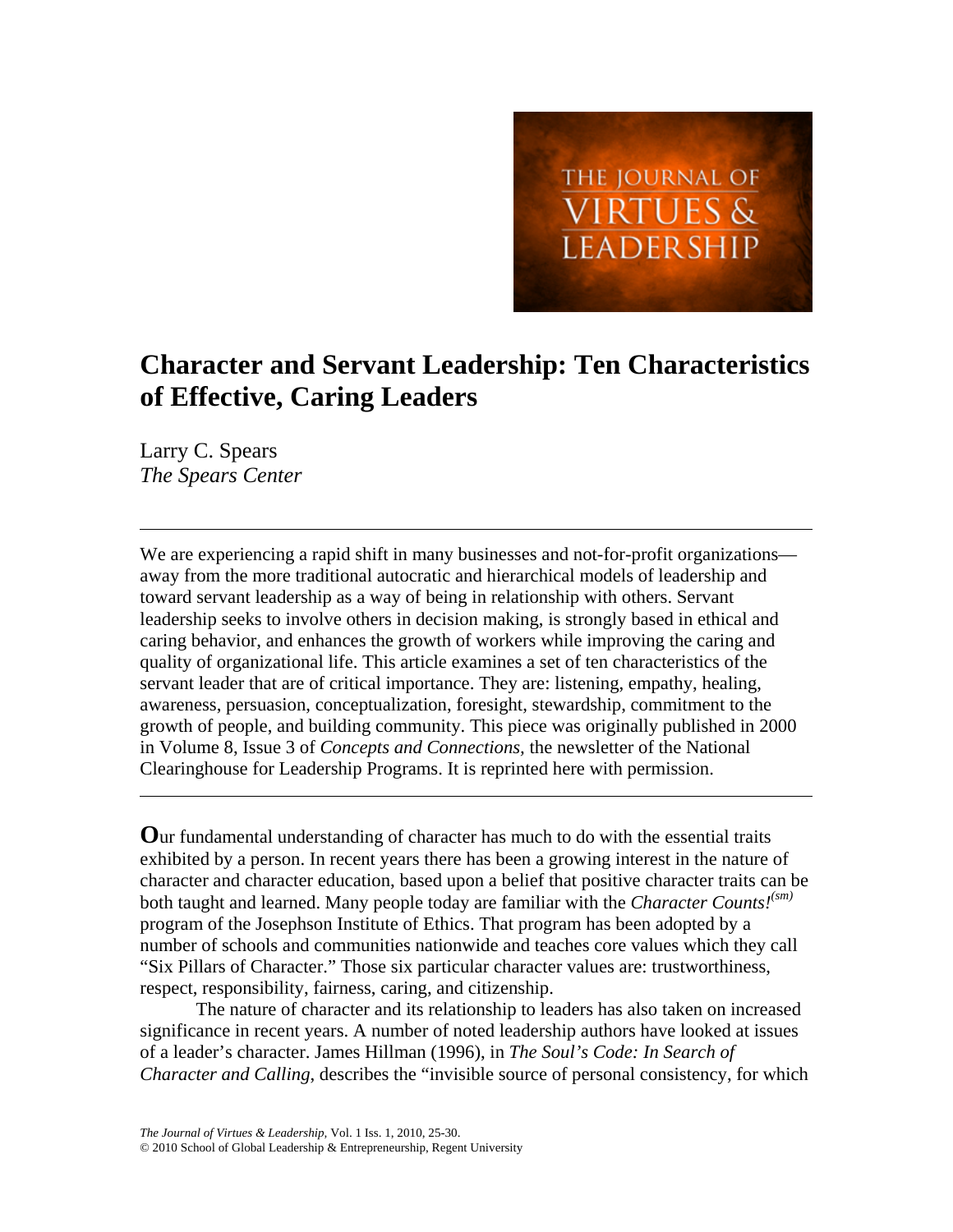I am using the word `habit,' psychology today calls character. Character refers to deep structures of personality that are particularly resistant to change" (p. 260).

 The literature on leadership includes a number of different listings of character traits as practiced by leaders. I particularly like Warren Bennis's (1989) short list as contained in his book, *On Becoming a Leader*, in which he identifies, "vision, inspiration, empathy and trustworthiness" as key characteristics of effective leaders (p. 140). Much of the leadership literature includes as an implicit assumption the belief that positive characteristics can-and-should be encouraged and practiced by leaders. Robert K. Greenleaf, the originator of the term, *servant leadership*, is someone who thought and wrote a great deal about the nature of servant leadership and character.

## **Servant Leadership and Character**

The servant-leader is servant first. It begins with the natural feeling that one wants to serve. Then conscious choice brings one to aspire to lead. The best test is: do those served grow as persons: do they, while being served, become healthier, wiser, freer, more autonomous, more likely themselves to become servants? And, what is the effect on the least privileged in society; will they benefit, or, at least, not be further deprived? (Greenleaf, 1977/2002, p. 27)

With that definition in 1970, retired AT&T executive Robert K. Greenleaf (1904-1990) coined the term servant leadership and launched a quiet revolution in the way in which we view and practice leadership. Three decades later the concept of servant leadership is increasingly viewed as an ideal leadership form to which untold numbers of people and organizations aspire. In fact, we are witnessing today an unparalleled explosion of interest in, and practice of, servant leadership.

 We are experiencing a rapid shift in many businesses and not-for-profit organizations—away from the more traditional autocratic and hierarchical models of leadership and toward servant leadership as a way of being in relationship with others. Servant leadership seeks to involve others in decision making, is strongly based in ethical and caring behavior, and enhances the growth of workers while improving the caring and quality of organizational life.

 The words *servant* and *leader* are usually thought of as being opposites. In deliberately bringing those words together in a meaningful way, Robert Greenleaf gave birth to the paradoxical term servant leadership. In the years since then, many of today's most creative thinkers are writing and speaking about servant leadership as an emerging leadership paradigm for the 21st century. The list is long and includes: James Autry, Warren Bennis, Peter Block, John Carver, Stephen Covey, Max DePree, Joseph Jaworski, James Kouzes, Larraine Matusak, Parker Palmer, M. Scott Peck, Peter Senge, Peter Vaill, Margaret Wheatley, and Danah Zohar, to name but a few of today's cutting-edge leadership authors and advocates of servant leadership. In her groundbreaking book on quantum sciences and leadership*, Rewiring the Corporate Brain* (1997), Zohar goes so far as to state that, "Servant-leadership is the essence of quantum thinking and quantum leadership" (p. 146).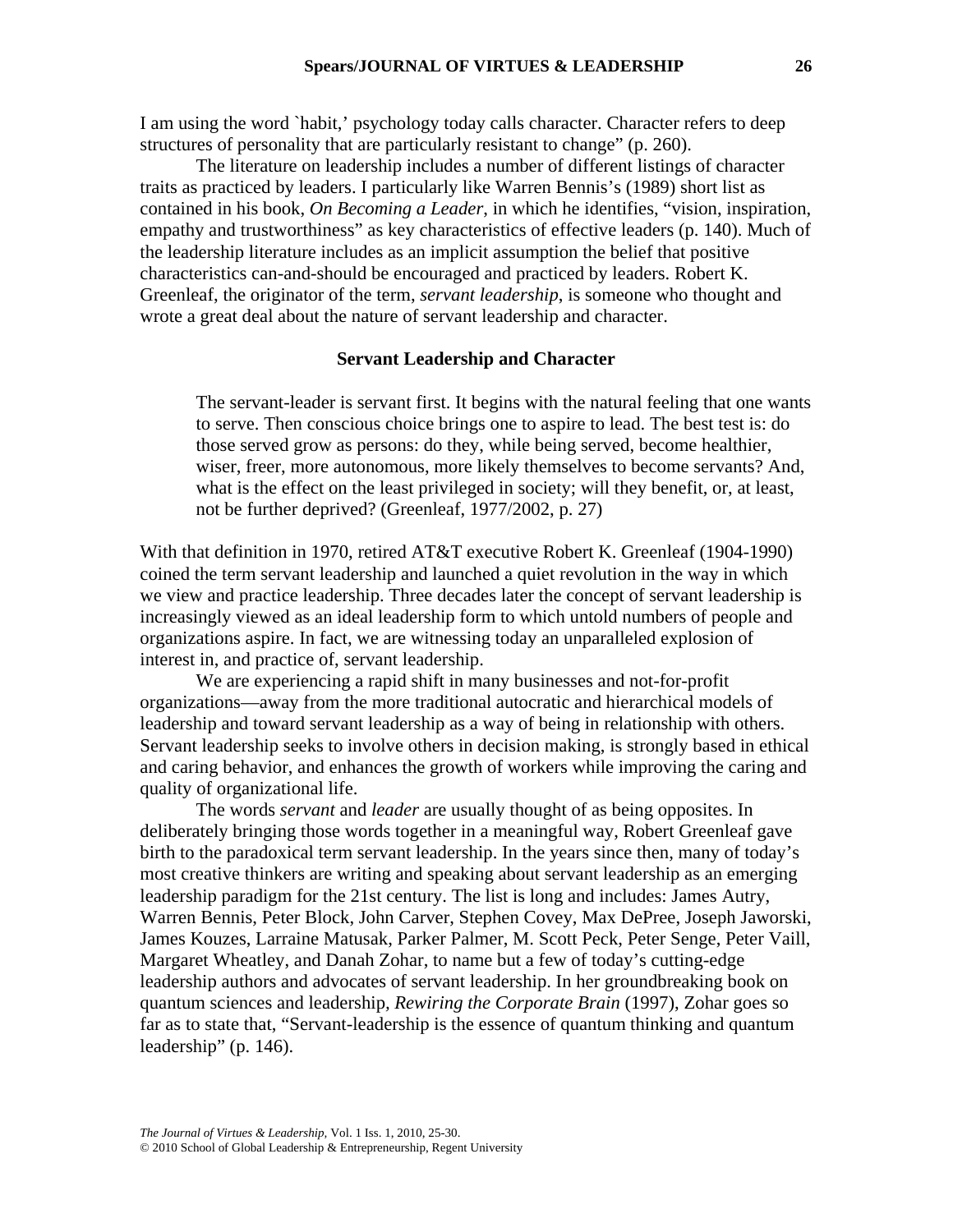# **Ten Characteristics of a Servant Leader**

 After some years of carefully considering Greenleaf's original writings, I have identified a set of ten characteristics of the servant leader that I view as being of critical importance—central to the development of servant-leaders. My own work currently involves a deepening understanding of the following characteristics and how they contribute to the meaningful practice of servant leadership. These ten characteristics include:

## *Listening*

 Leaders have traditionally been valued for their communication and decisionmaking skills. Although these are also important skills for the servant leader, they need to be reinforced by a deep commitment to listening intently to others. The servant leader seeks to identify the will of a group and helps to clarify that will. He or she listens receptively to what is being said and unsaid. Listening also encompasses hearing one's own inner voice. Listening, coupled with periods of reflection, is essential to the growth and well-being of the servant leader.

# *Empathy*

 The servant leader strives to understand and empathize with others. People need to be accepted and recognized for their special and unique spirits. One assumes the good intentions of co-workers and colleagues and does not reject them as people, even when one may be forced to refuse to accept certain behaviors or performance. The most successful servant leaders are those who have become skilled empathetic listeners.

# *Healing*

 The healing of relationships is a powerful force for transformation and integration. One of the great strengths of servant leadership is the potential for healing one's self and one's relationship to others. Many people have broken spirits and have suffered from a variety of emotional hurts. Although this is a part of being human, servant leaders recognize that they have an opportunity to help make whole those with whom they come in contact. In his essay, *The Servant as Leader*, Greenleaf (1977/2002) writes, "There is something subtle communicated to one who is being served and led if, implicit in the compact between servant-leader and led, is the understanding that the search for wholeness is something they share" (p. 50).

#### *Awareness*

 General awareness, and especially self-awareness, strengthens the servant-leader. Awareness helps one in understanding issues involving ethics, power, and values. It lends itself to being able to view most situations from a more integrated, holistic position. As Greenleaf (1977/2002) observed: "Awareness is not a giver of solace—it is just the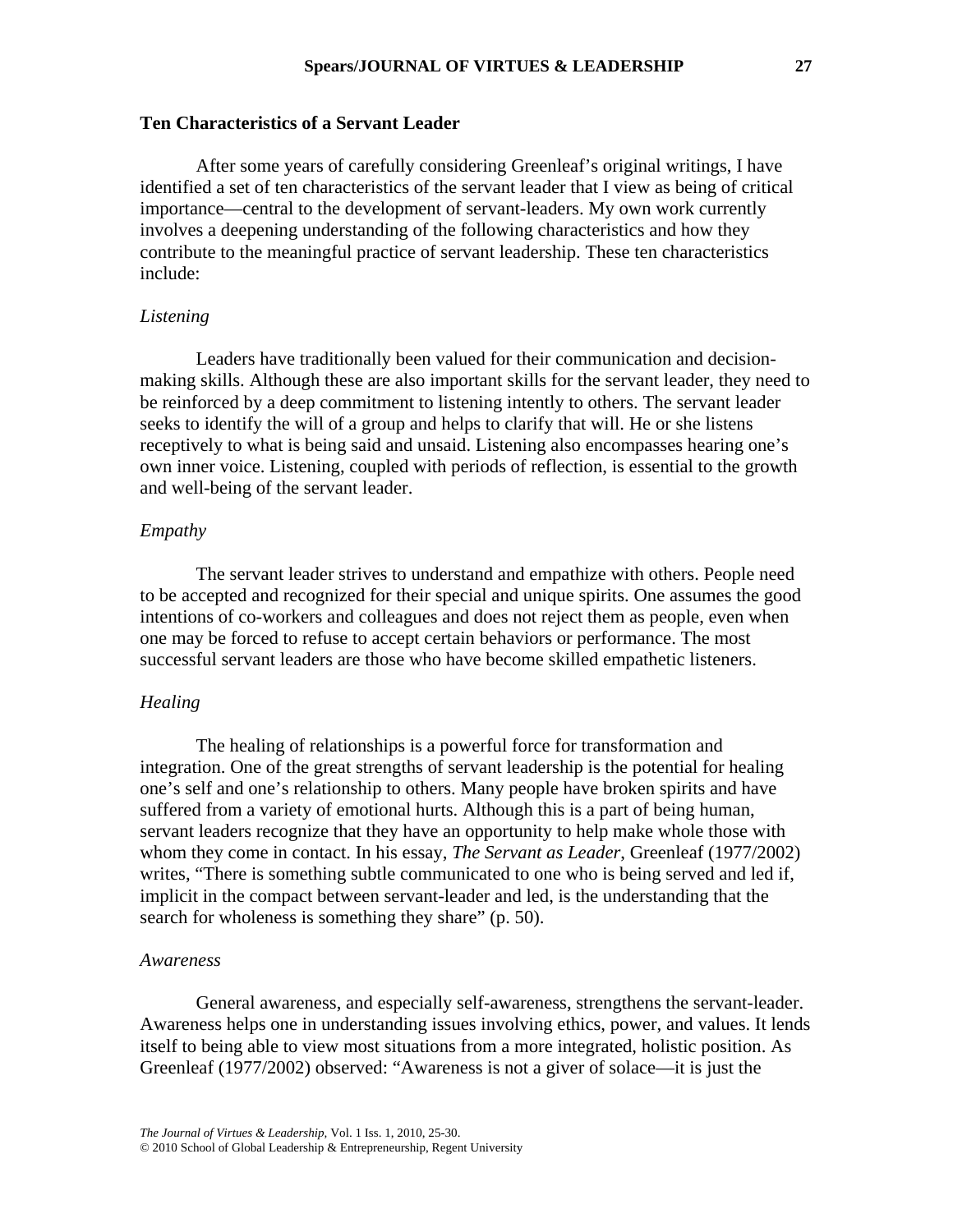opposite. It is a disturber and an awakener. Able leaders are usually sharply awake and reasonably disturbed. They are not seekers after solace. They have their own inner serenity"  $(p. 41)$ .

## *Persuasion*

 Another characteristic of servant leaders is reliance on persuasion, rather than on one's positional authority, in making decisions within an organization. The servant leader seeks to convince others, rather than coerce compliance. This particular element offers one of the clearest distinctions between the traditional authoritarian model and that of servant leadership. The servant leader is effective at building consensus within groups. This emphasis on persuasion over coercion finds its roots in the beliefs of the Religious Society of Friends (Quakers)—the denominational body to which Robert Greenleaf belonged.

## *Conceptualization*

 Servant leaders seek to nurture their abilities to dream great dreams. The ability to look at a problem or an organization from a conceptualizing perspective means that one must think beyond day-to-day realities. For many leaders, this is a characteristic that requires discipline and practice. The traditional leader is consumed by the need to achieve short-term operational goals. The leader who wishes to also be a servant leader must stretch his or her thinking to encompass broader-based conceptual thinking. Within organizations, conceptualization is, by its very nature, a key role of boards of trustees or directors. Unfortunately, boards can sometimes become involved in the day-to-day operations—something that should be discouraged—and, thus, fail to provide the visionary concept for an institution. Trustees need to be mostly conceptual in their orientation, staffs need to be mostly operational in their perspective, and the most effective executive leaders probably need to develop both perspectives within themselves. Servant leaders are called to seek a delicate balance between conceptual thinking and a day-to-day operational approach.

## *Foresight*

 Closely related to conceptualization, the ability to foresee the likely outcome of a situation is hard to define, but easier to identify. One knows foresight when one experiences it. Foresight is a characteristic that enables the servant leader to understand the lessons from the past, the realities of the present, and the likely consequence of a decision for the future. It is also deeply rooted within the intuitive mind. Foresight remains a largely unexplored area in leadership studies, but one most deserving of careful attention.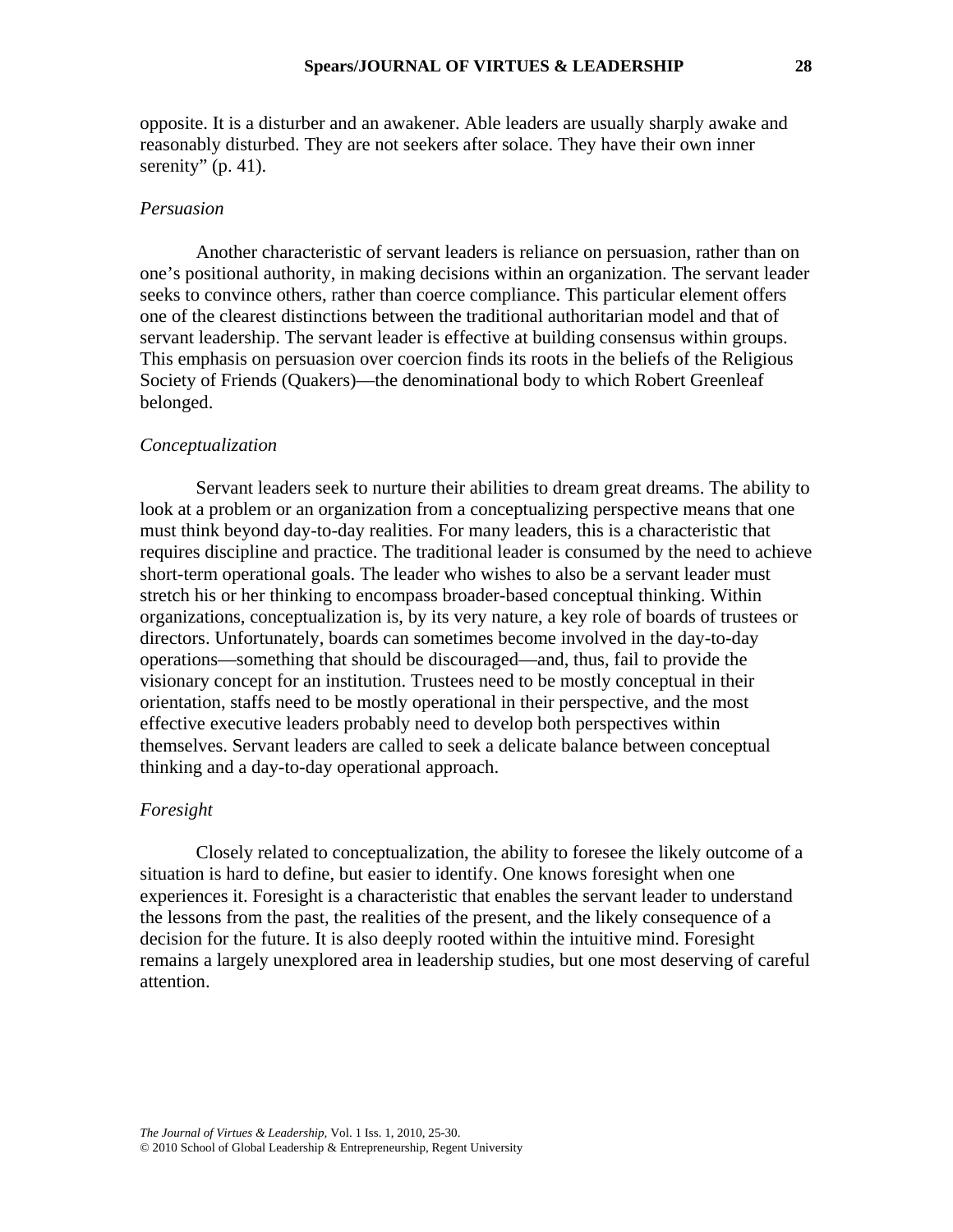#### *Stewardship*

Peter Block (1993)—author of *Stewardship* and *The Empowered Manager*—has defined stewardship as "holding something in trust for another" (p. xx). Robert Greenleaf's view of all institutions was one in which CEO's, staffs, and trustees all played significant roles in holding their institutions in trust for the greater good of society. Servant leadership, like stewardship, assumes first and foremost a commitment to serving the needs of others. It also emphasizes the use of openness and persuasion, rather than control.

# *Commitment to the Growth of People*

 Servant leaders believe that people have an intrinsic value beyond their tangible contributions as workers. As such, the servant leader is deeply committed to the growth of each and every individual within his or her organization. The servant leader recognizes the tremendous responsibility to do everything in his or her power to nurture the personal and professional growth of employees and colleagues. In practice, this can include (but is not limited to) concrete actions such as making funds available for personal and professional development, taking a personal interest in the ideas and suggestions from everyone, encouraging worker involvement in decision-making, and actively assisting laid-off employees to find other positions.

## *Building Community*

 The servant leader senses that much has been lost in recent human history as a result of the shift from local communities to large institutions as the primary shaper of human lives. This awareness causes the servant leader to seek to identify some means for building community among those who work within a given institution. Servant leadership suggests that true community can be created among those who work in businesses and other institutions. Greenleaf (1977/2002) said:

All that is needed to rebuild community as a viable life form for large numbers of people is for enough servant-leaders to show the way, not by mass movements, but by each servant-leader demonstrating his or her unlimited liability for a quite specific community-related group. (p. 53)

## **Conclusion**

 These ten characteristics of servant leadership are by no means exhaustive. However, they do serve to communicate the power and promise that this concept offers to those who are open to its invitation and challenge.

 Interest in the meaning and practice of servant leadership continues to grow. Hundreds of books, articles, and papers on the subject have now been published. Many of the companies named to *Fortune* Magazine's annual listing of "The 100 Best Companies to Work For" espouse servant leadership and have integrated it into their corporate cultures. As more and more organizations and people have sought to put servant